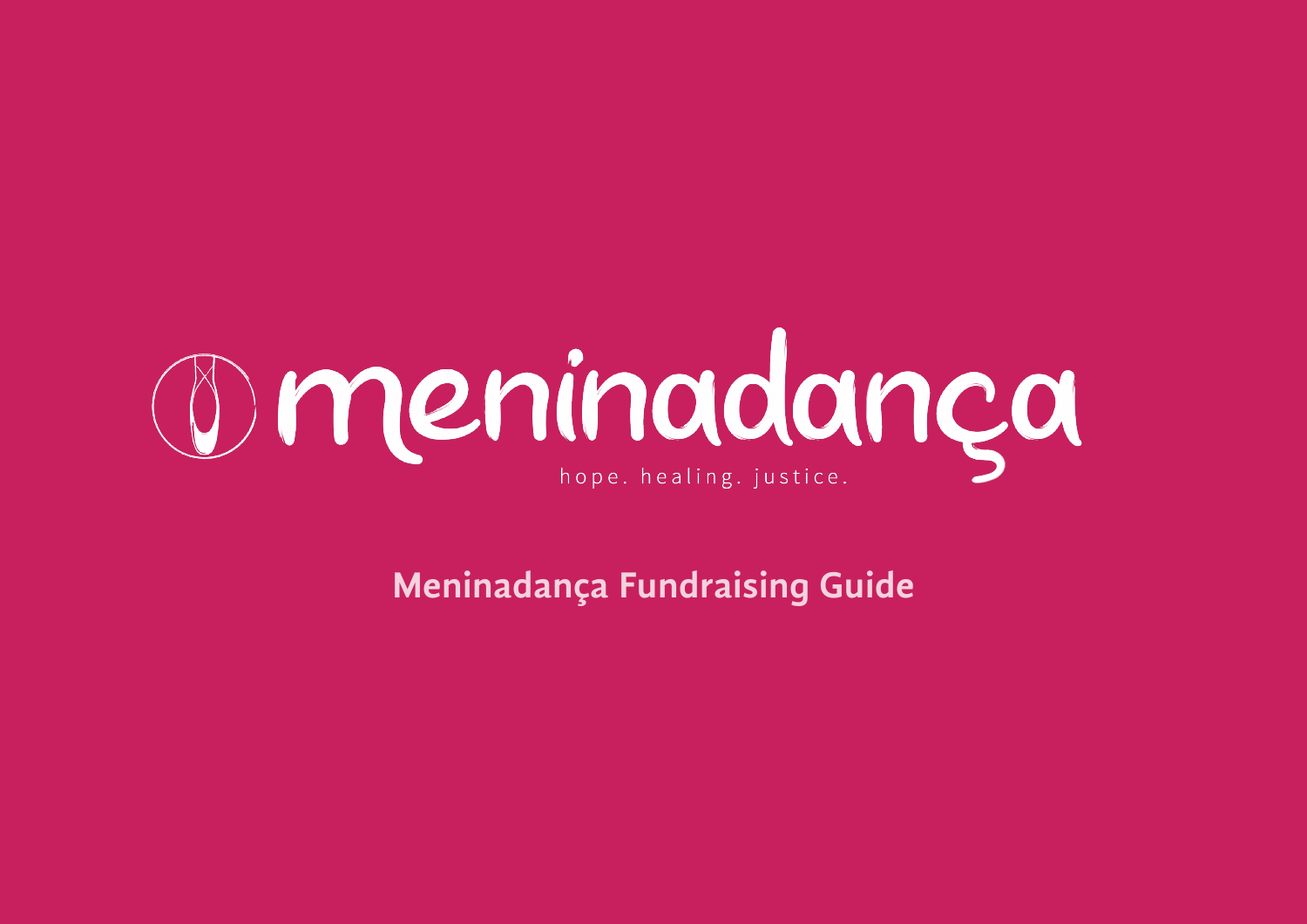## **Thank you for helping to raise money for Meninadança!**

Our work really does depend on people like you.

Please remember, as you embark on the challenge of organising your fundraiser, that all your hard work will make a real difference in the lives of vulnerable young girls who desperately need a fresh start and a better future.

And rest assured that every penny you raise will be used prudently, transparently and in a way which will achieve the most.

Please read this guide carefully before you start.



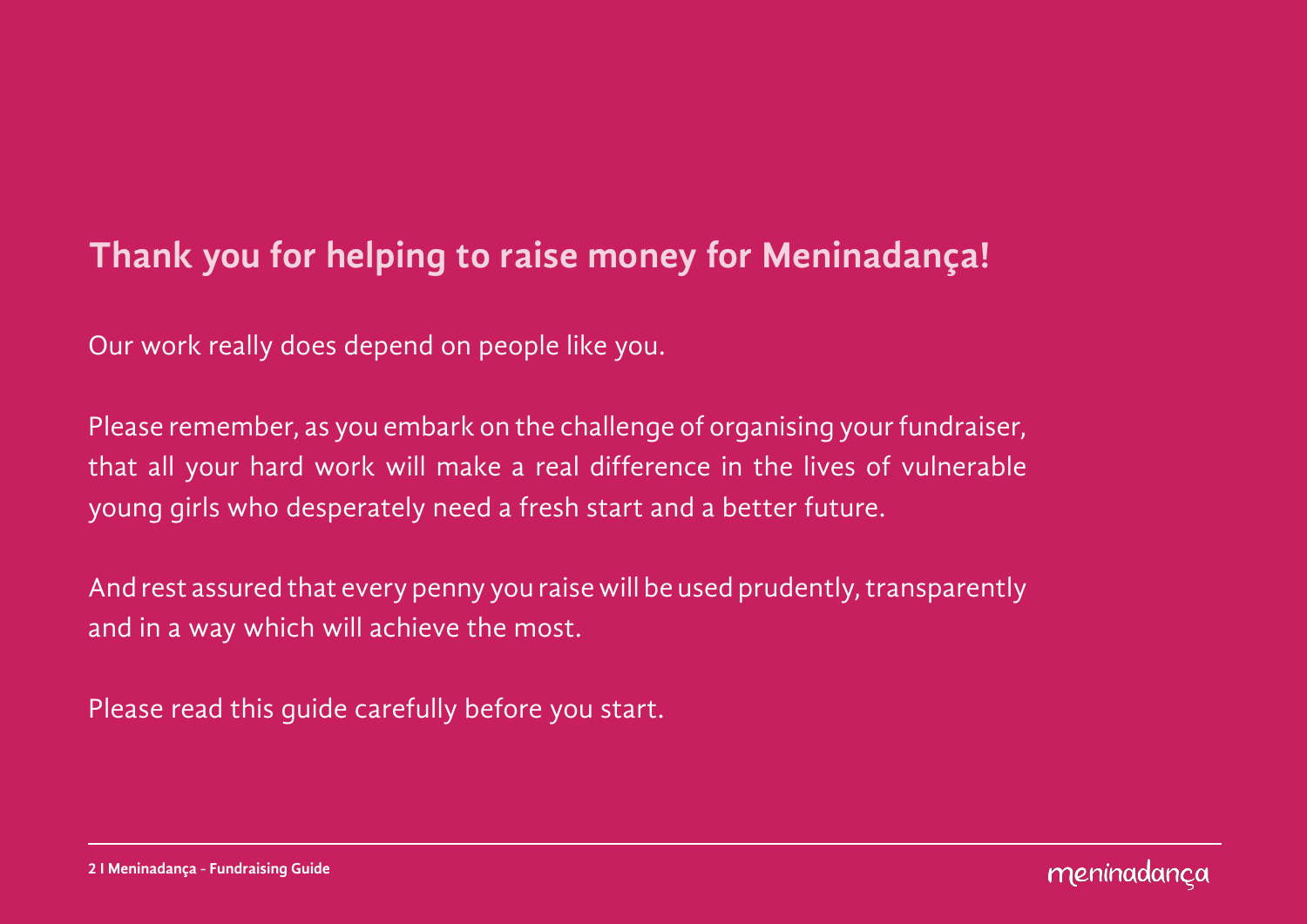## **General Rules** - to fundraise for Meninadança you must agree to...

| $\circ$ | Adhere to our 'Branding Guidelines' when presenting<br>the charity verbally and in publicity materials.                       | $\circ$ | Abide at all times by the national fundraising Codes of<br>Practise for the country you are fundraising in.                   |
|---------|-------------------------------------------------------------------------------------------------------------------------------|---------|-------------------------------------------------------------------------------------------------------------------------------|
| $\circ$ | Not carry out house-to-house collections to raise<br>funds.                                                                   | $\circ$ | Abide at all times by the country's data protection<br>legislation and regulations for the country you are<br>fundraising in. |
| $\circ$ | Gain relevant licenses / permission before collecting<br>money /holding an event in a public place or on private<br>property. | $\circ$ | Not deduct more than 30 per cent from the total<br>income raised for costs incurred.                                          |
| $\circ$ | Send all funds to Meninadança no later than 28 days<br>after receiving it.                                                    | $\circ$ | Not hold Meninadança responsible for any costs,<br>claims, loss or liability.                                                 |
| $\circ$ | Make or ask for all cheques to be payable to<br>'Meninadança'.                                                                | $\circ$ | Avoid any activity that could bring Meninadança's<br>name into disrepute.                                                     |
| $\circ$ | Ensure two people are always present when counting<br>monies collected.                                                       | $\circ$ | Stop fundraising if Meninadança terminates your right<br>to do so at any time.                                                |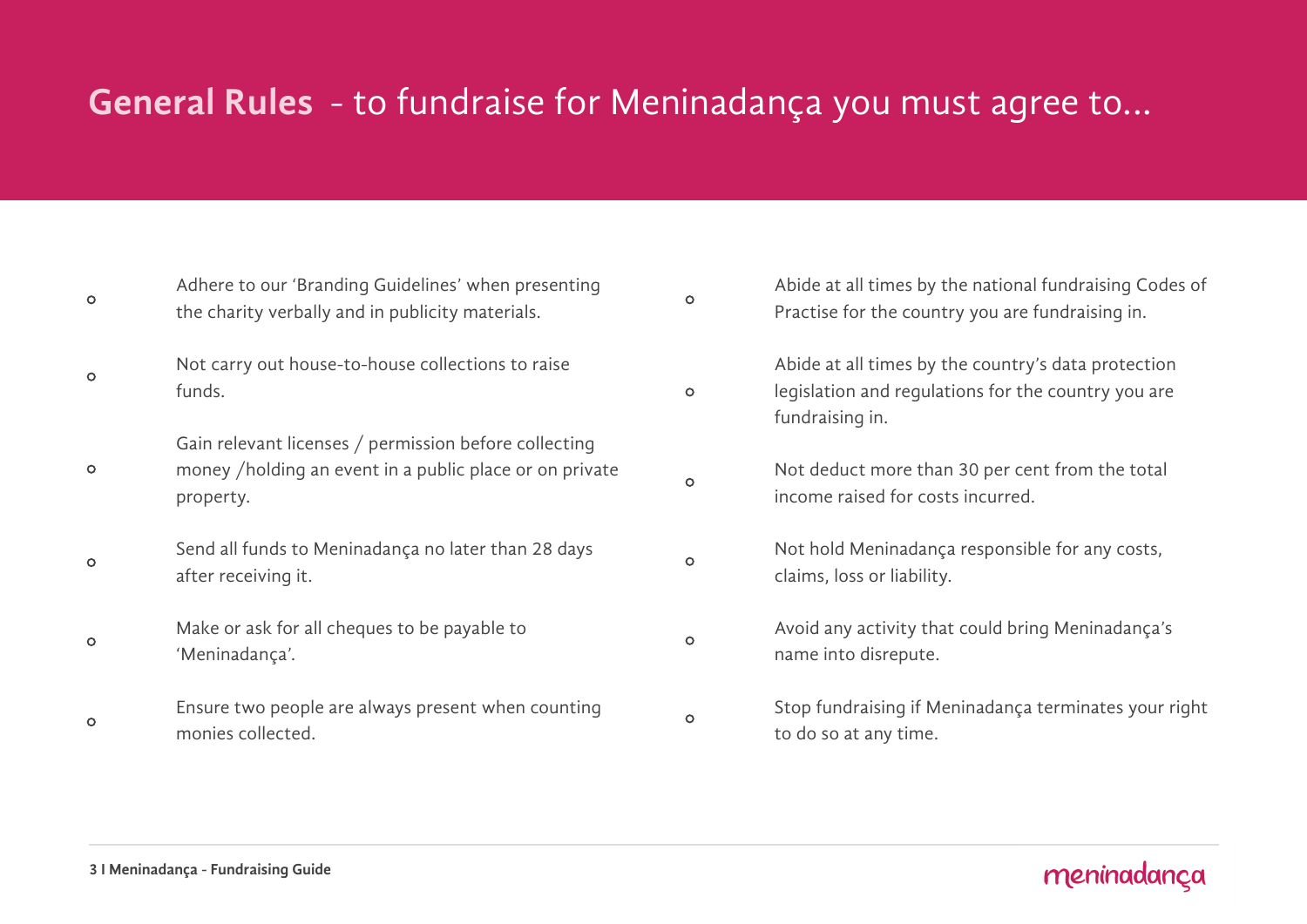## **How We Can Help You** to organise a successful event

### **Fundraising for Meninadança is a collective effort, we'll help you in the following ways**

- Provide general advice and support to help make your event a success.  $\circ$
- Provide materials such as posters, leaflets, T-shirts, videos and other resources.  $\circ$
- Listing of your event on our website and social networking sites.  $\circ$
- Providing tax receipts to donors.  $\circ$
- Attending your event to represent Meninadança and give a presentation of our work.  $\circ$
- A Letter of Authority to show that your event has our approval and is genuine.  $\circ$
- Assistance with your media releases and other promotional materials you produce.  $\circ$
- A Thank You certificate once your fundraiser is finished to acknowledge your support.  $\circ$

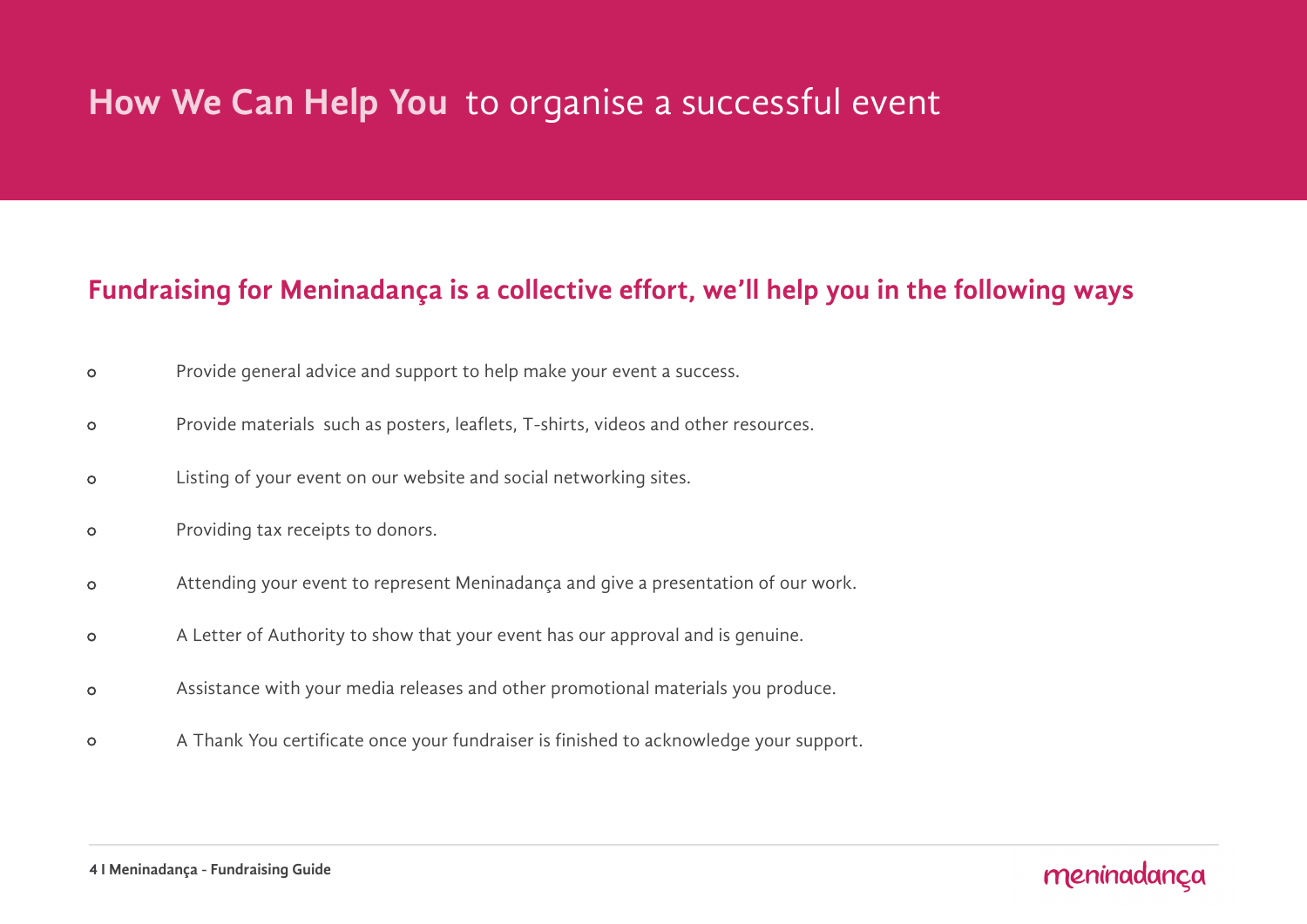# **Step by Step** - what type of event would you like to hold?

### **Struggling for ideas? Here are some common examples of types of fundraising events**

#### **A Sponsored Event**

Such as running a marathon, a stay-awake-a-thon or parachute jump.

### **An Attendance Event**

Such as a music concert, coffee morning or photography exhibition.

### **A Collection Event**

Such as packing bags at a supermarket, collecting on your university campus, or a cake sale after church.

### **An Online Event**

Such as 24-hour online collection, an online charity auction or donate-a-day's-wages day.

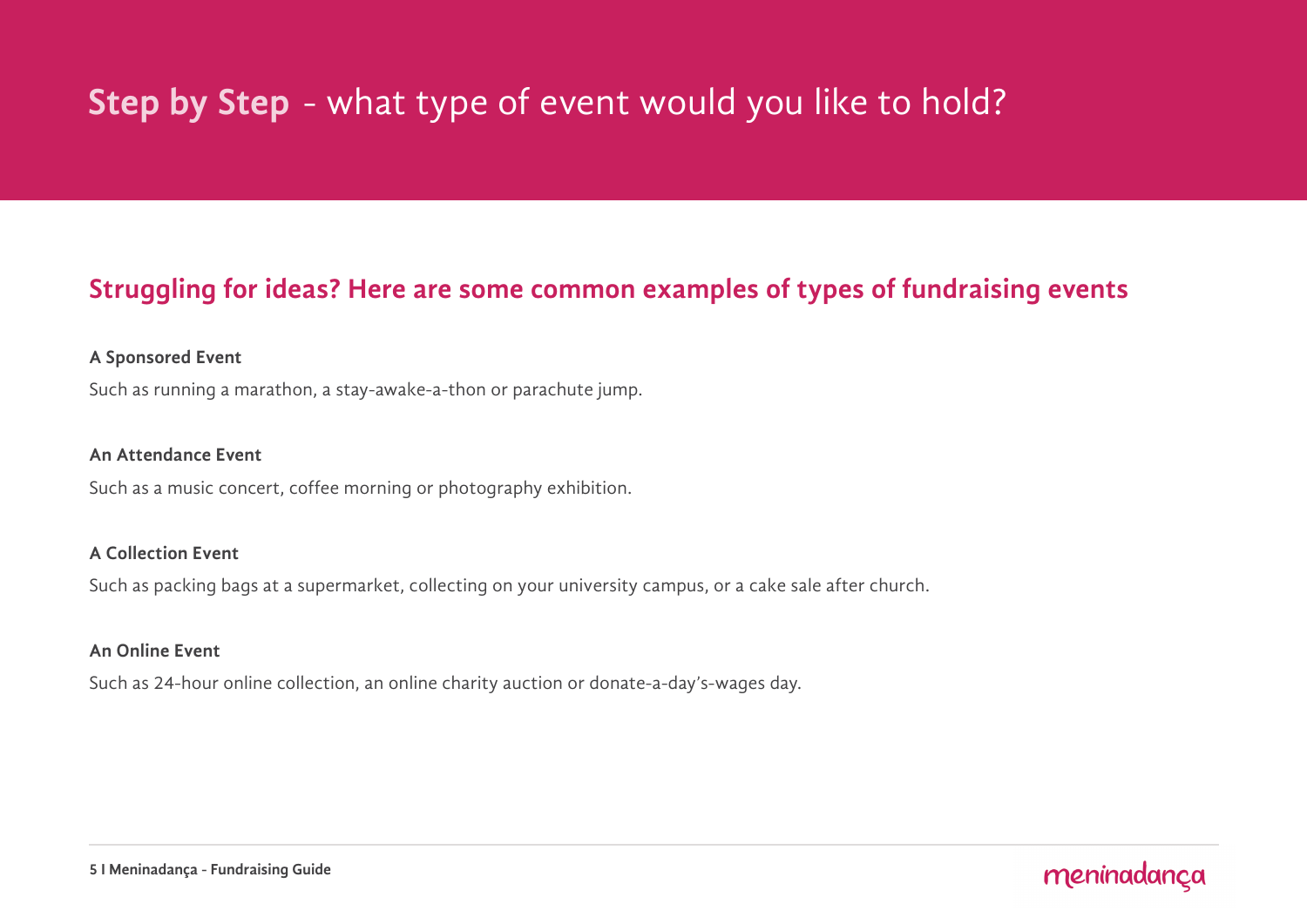# **Step by Step** - what you need to consider

#### **Who you want to attend?**

For instance, friends, work colleagues, church or group members, or the general public? Who you decide to invite will affect the way you organise and publicise your event.

#### **What do you do well?**

It makes sense to play to your strengths, so if you are a chef you throw a banquet, if you are part of a dance troupe you could organise a performance or dance-a-thon. Think about your hobbies too - if you like knitting you could do a sponsored knit, if you go to painting classes you could put on an exhibition or auction.

#### **How much time do you have?**

Some events take much longer to organise than others, so be realistic about how much you can do with the time you have.

### **How many people will help you?**

Be equally as realistic about how much you can do on your own. Depending on the size of your event, you will need a group of people as committed as you to organising it.

### **How much do you think you can raise?**

Setting a realistic fundraising target will enable you to plan and cost your event.



### **Key Tip**

Why not use the number '116' in the name or theme of your event, like walking 116 miles or losing 11.6lbs?You could also have a Brazilian theme, like a samba dance-a-thon or Brazilian food night?

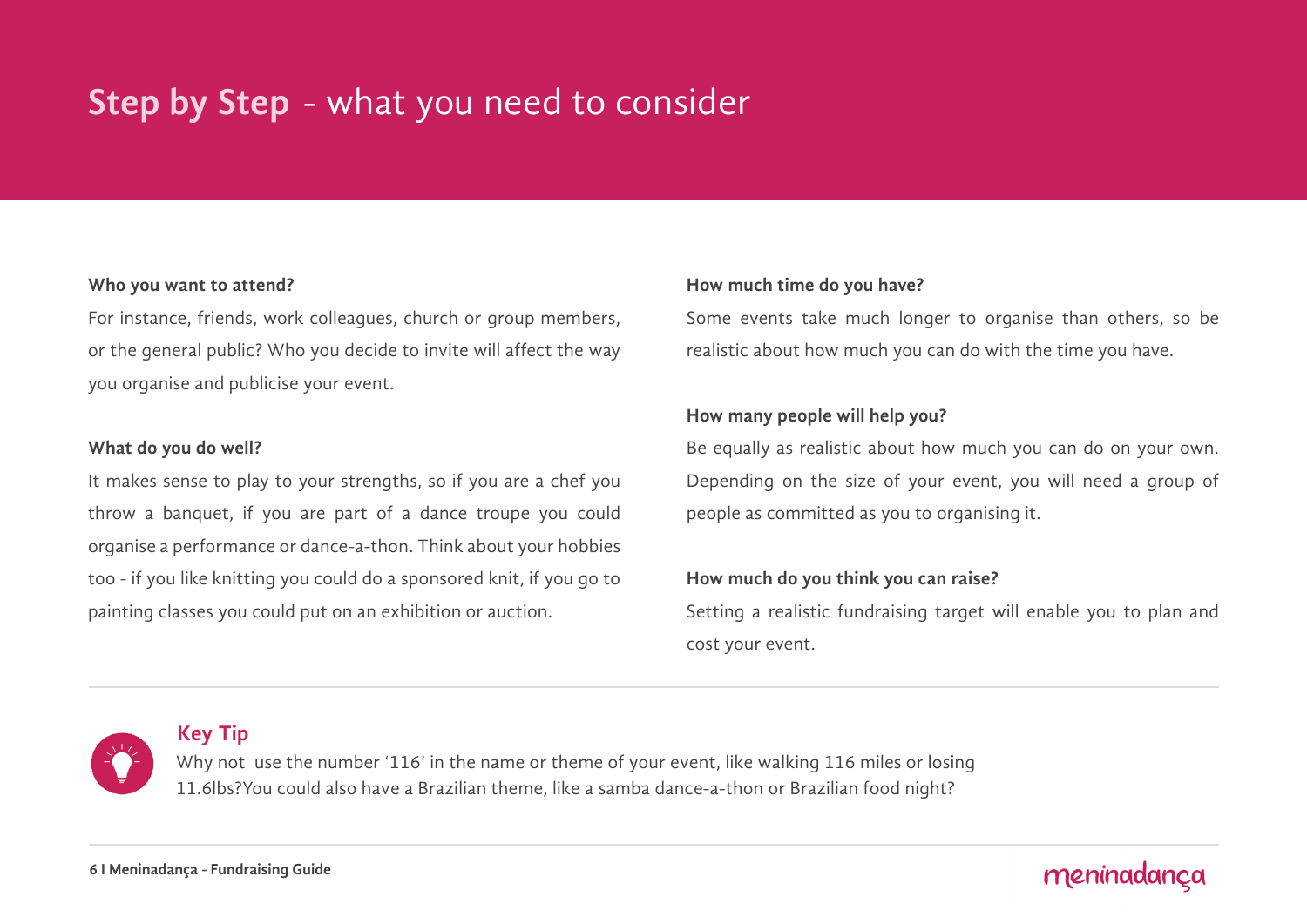# **Step by Step** - registering and organising your event

#### **Register Your Event**

Fill in the form at [meninadanca.org/fundraise](http://meninadanca.org/fundraise). We'll be in touch with any extra help and resources you might require.

### **Plan and Organise Your Event**

Think about everything you want to happen at your fundraiser and make a list of everything you'll need. Choose when and where you want to hold your event, and begin by booking the venue and any equipment, entertainment and anything else that needs securing in advance.

### **Event Costing**

The cost of organising your event shouldn't be more than 30 percent of the total raised. Make sure your chosen date doesn't clash with any other event that might compete with yours.



### **Key Tip**

Why not find out if your employer has a matched giving scheme and ask them to match all or part of what you raise? You could also get a group of friends to form an 'organising committee' to help share the work load?

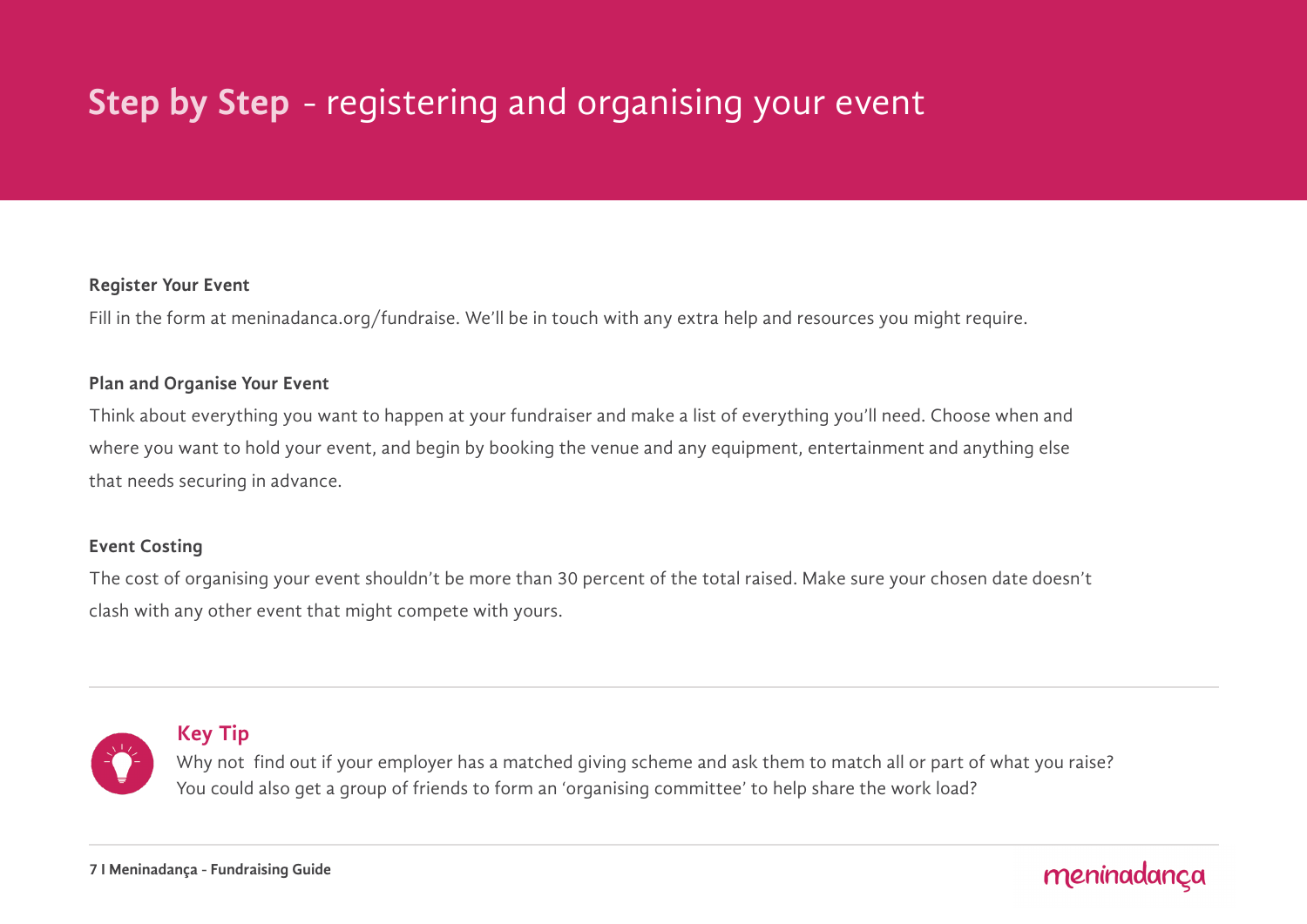# **Step by Step** - getting permission

### **Get Permission**

It is important that you ensure that any fundraising activities are legal and safe. Make sure you get a licence to collect money in any public place, or if your event is on private property, get permission from the owner/manager.

You may also need a licence from your local authority for other activities such as sale of alcohol, extended hours, provision of food and drink, performing of copyrighted materials or showing of films, or selling goods in a public place. And you will need to carry out a health and safety inspection of your venue. Please get in touch if you have any queries.

### **Parental Permission**

Get parental permission if children are helping at your event. Anyone collecting money must be aged 16 or over. If you are holding a raffle, ticket sales and the announcing of results must take place during the event and there must be no cash prizes.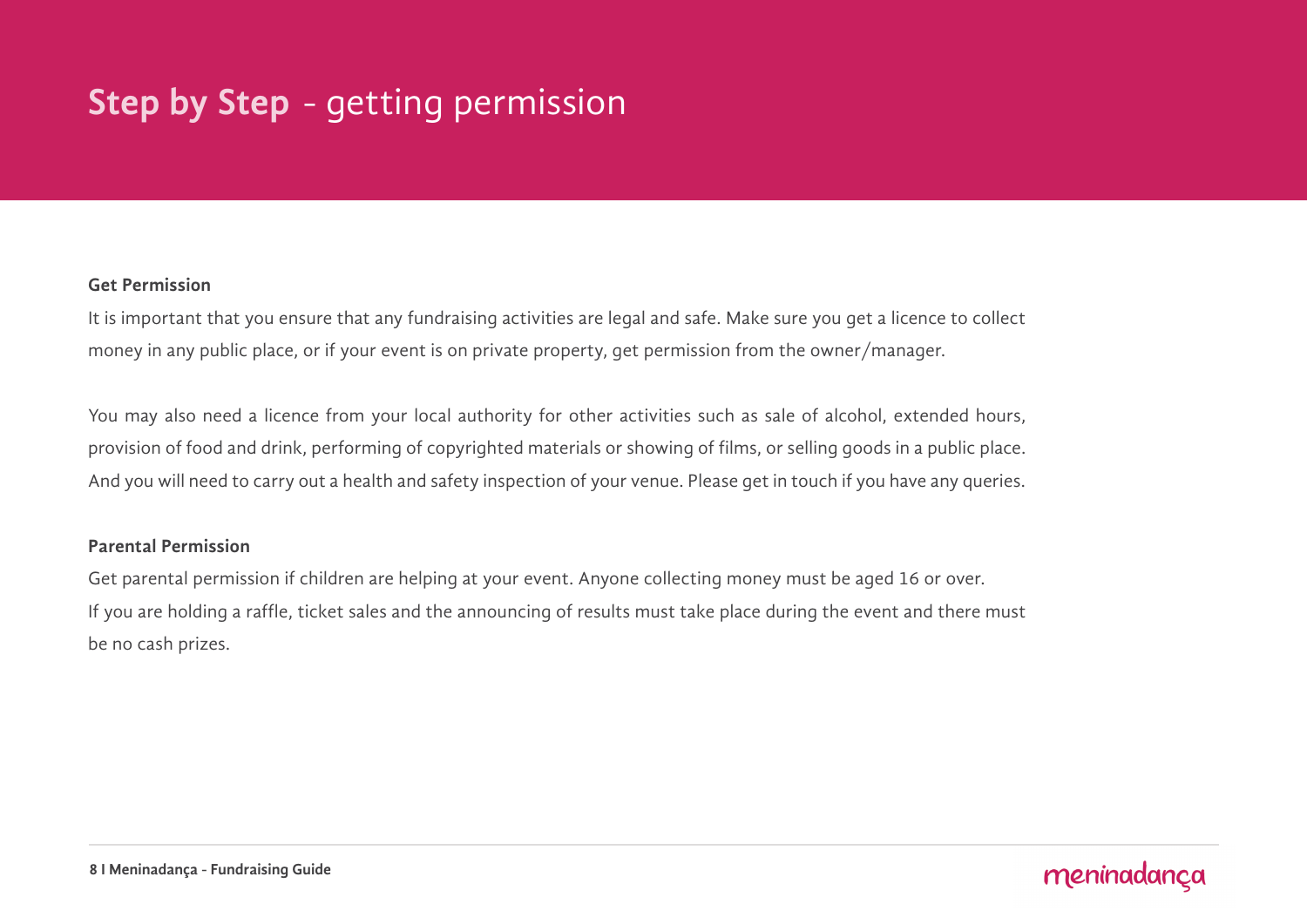## **Step by Step** - how to publicise your event effectively

### **The Key to any good event is good promotion and fundraisers are no different**

Promoting your fundraiser is the key to maximising the amount of money you raise and how you do that depends on what the event is . For a coffee morning in your home, for example, you might just need to send out invitations to those you'd like to come; for a comedy night, on the other hand, you might need to produce posters, leaflet local homes, or even alert your local newspaper. Some ways you can publicise your event are...

#### **Posters and Flyers**

You can use Meninadança's set of posters and leaflets which allow you to add the details of your event. If you wish to produce your own, please adhere to our 'Branding Guidelines' and use a fundraising logo from our website.

meninadanca

Make sure everyone you would like to attend your event gets to see your publicity, either by seeing a poster or receiving a leaflet, or both. Think of all the places you could put up a poster or flyer, like on community bulletin boards, doctors surgeries, church noticeboards etc.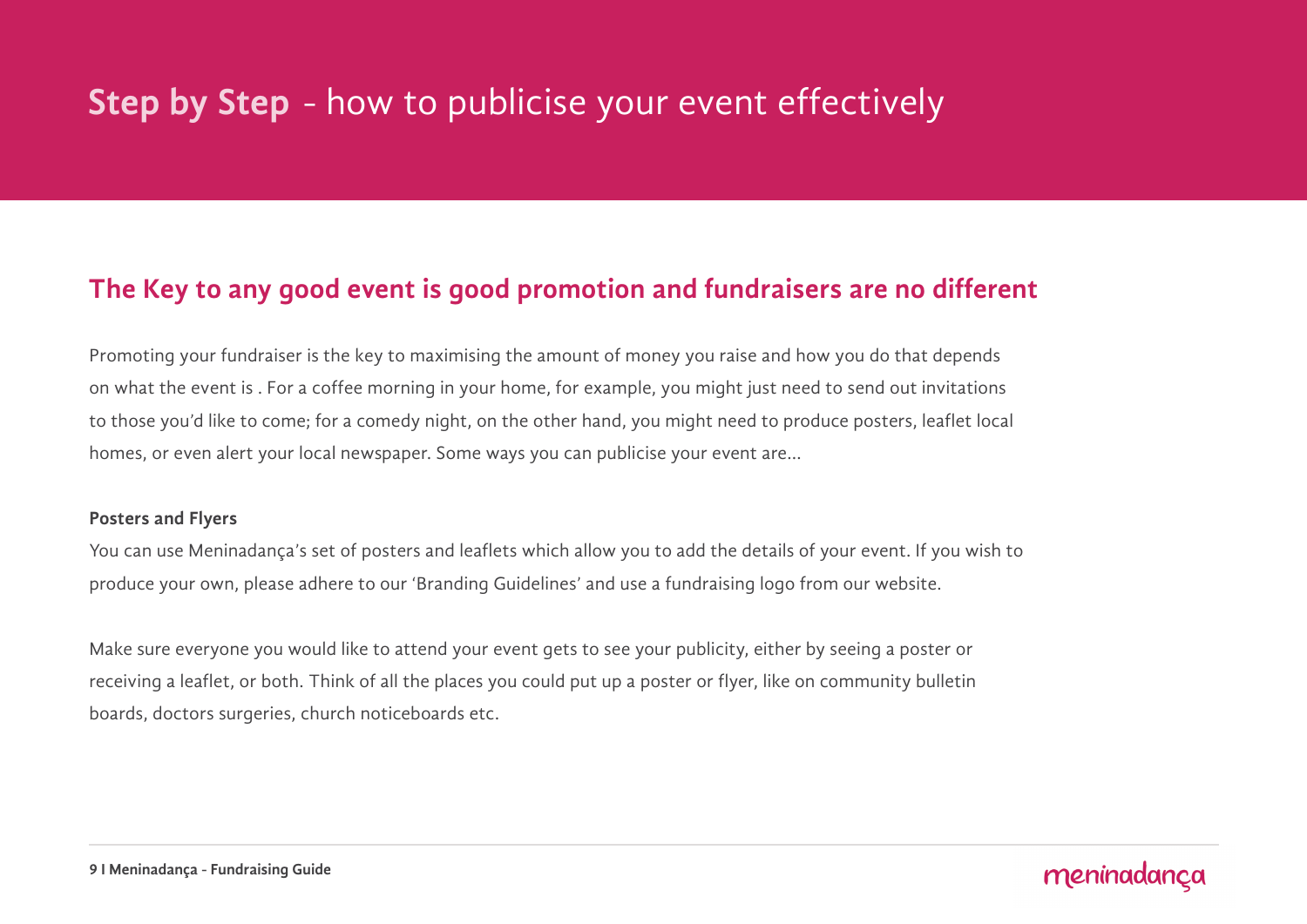# **Step by Step** - how to publicise your event effectively

### **Online**

The best way you can get most people to notice your event. If you can, produce an eye-catching advert you can share on Facebook, Instagram, Twitter and other social networking sites.

Create an event page on Facebook where you can invite people to come and they can register their attendance. Put together an email and send it out to all your contacts. Tell people why you're raising money, and try to create an online buzz as the day of your event gets closer.

#### **Local Media**

Why not contact your local newspaper, TV and radio stations to tell them about your event? Not only will this help promote your fundraiser, but it will also publicise Menindança's work to a wider audience. Make sure you invite them to come and cover the event itself, or send photos as soon as the event has finished.



### **Key Tip**

Don't advertise too far in advance, nor at too short notice. Start your online campaign and telling people in your church, school or workplace around a month in advance. Don't start putting up posters or sending out flyers until at least two weeks before the event.

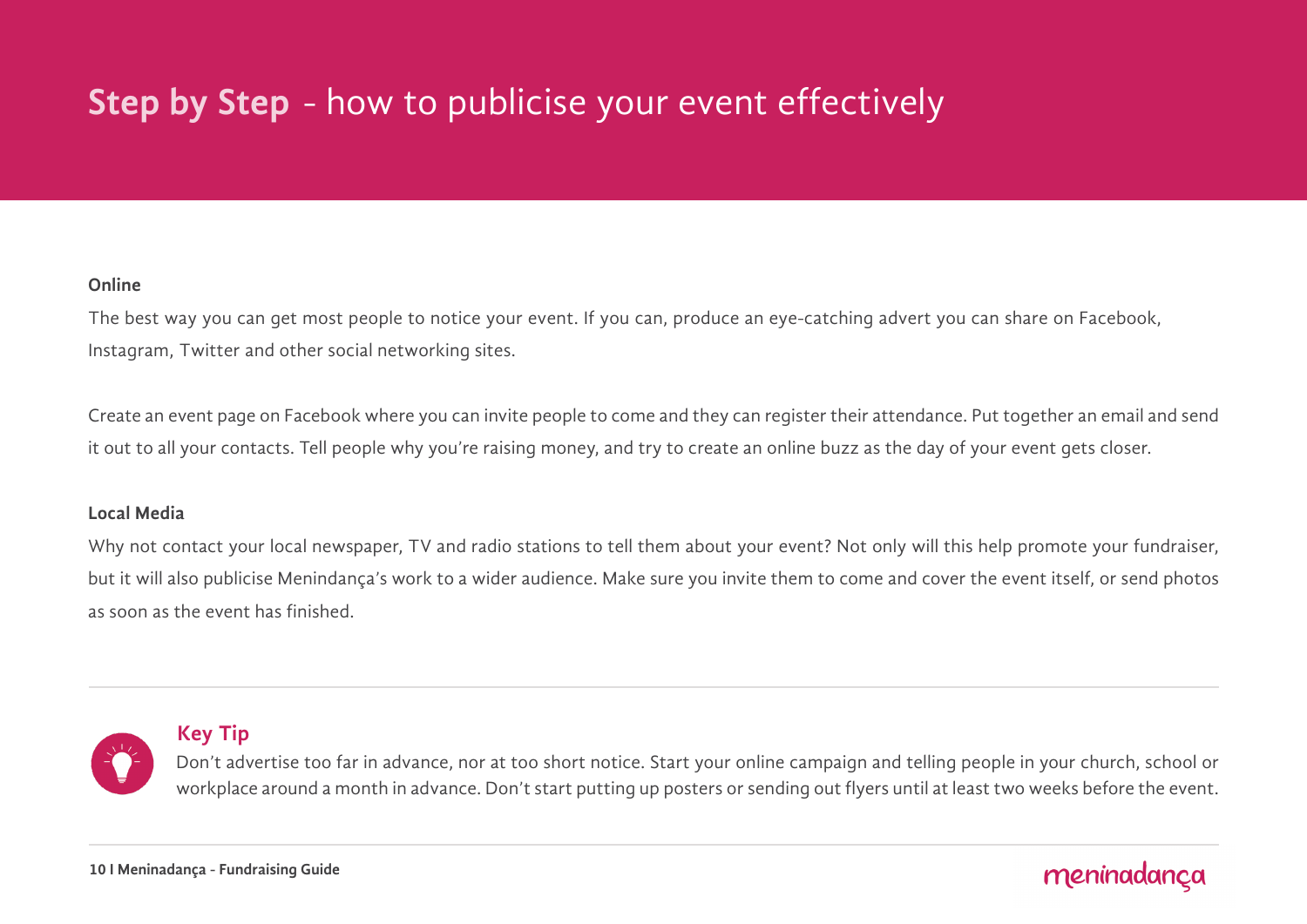## **Step by Step** - sending out a press release

### **A press release can really help to increase interest in your event**

### **Sending Out a Press Release**

Decide what media might be interested in your story – your local newspaper, radio station or maybe TV channel. Contact them, explain what you are doing and ask for the right contact.

Send out a press release with details of your event, information about the charity and quotes from yourself or someone else involved in or supporting the event.

Keep the information short and to the point - keep the text to one A4 side and don't clog up the journalist's email with attachments. Mention any photo opportunities, special guests or other details that might be of interest, and don't forget to include your contact details, including your mobile phone number.

Follow up your email with a courtesy phone call a day or two later. Contact us for an example of a press release you can modify to specifically suit your event.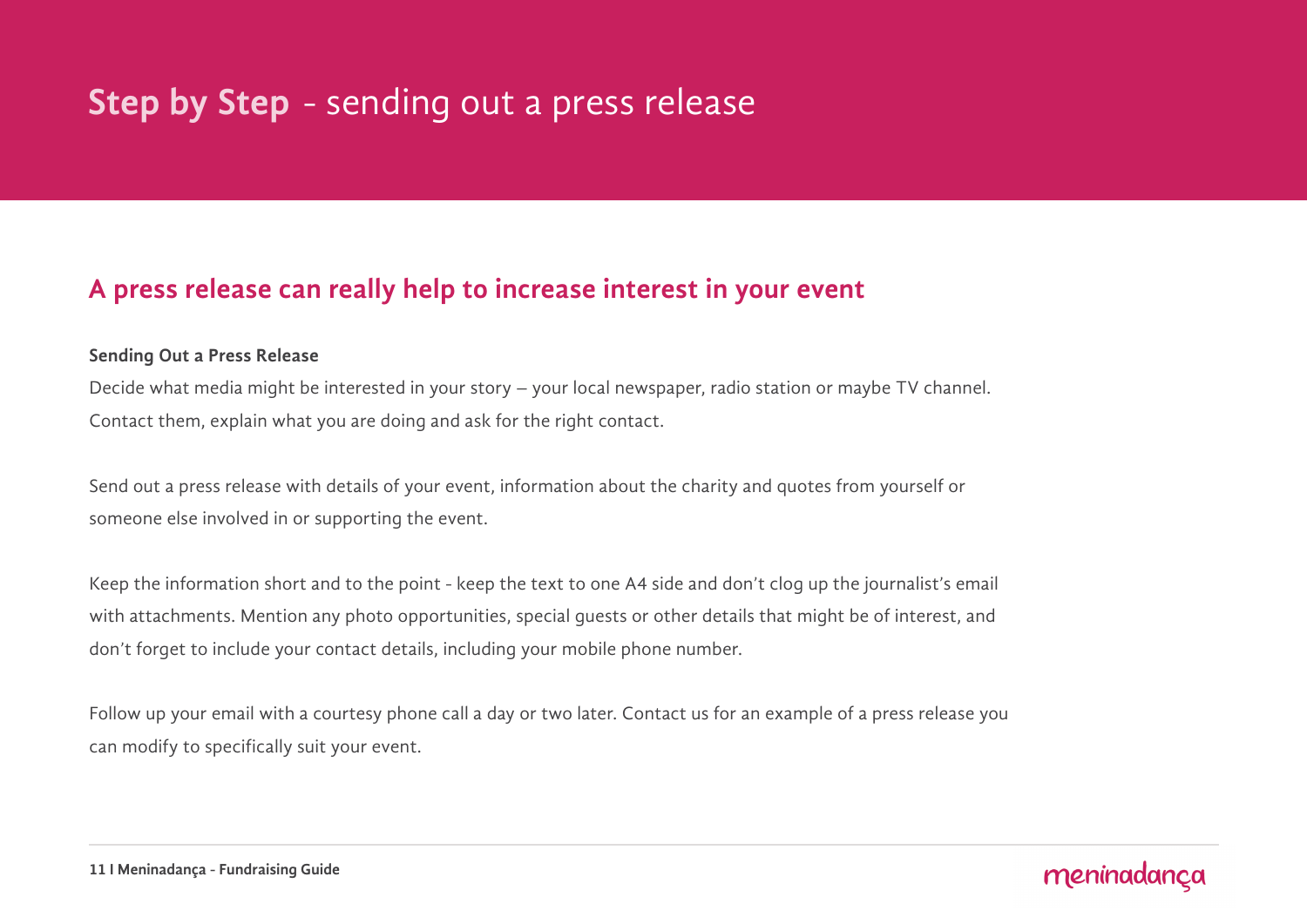## **Step by Step** - using our name and logo

### **Using Our Logo**

Always use the Meninadança logo on all your publicity materials, invites, letters and web pages. Ensure the logo is not distorted or stretched, used over a cluttered background or too close to other elements, like words or images. Logos are available from the Meninadança website. For the 'Meninadança Pink' colour in the logo and elsewhere on your publicity materials, always use the CMYK colour values: CMYK 14 - 100 - 43 - 5 for printed media or use RGB 201 - 14 - 85 for screen based media.

#### **Using Our Name**

Please explain on your materials that your event will be raising funds for Meninadança. Depending on who will see your publicity, you will probably need to explain more about what Meninadança is about and perhaps also that the word Meninadança means 'girl dance' in Portuguese.

Some sentences which could help explain Menindança's work could be:

Proudly supporting Meninadança, a UK charity which rescues girls from child prostitution along Brazil's longest motorway, the BR-116. Proceeds will go to Meninadança, which uses dance to reach and rescue girls affected by child prostitution in Brazil.

Please also include somewhere on your materials: 'Meninadança is a registered UK charity no: 1095638".

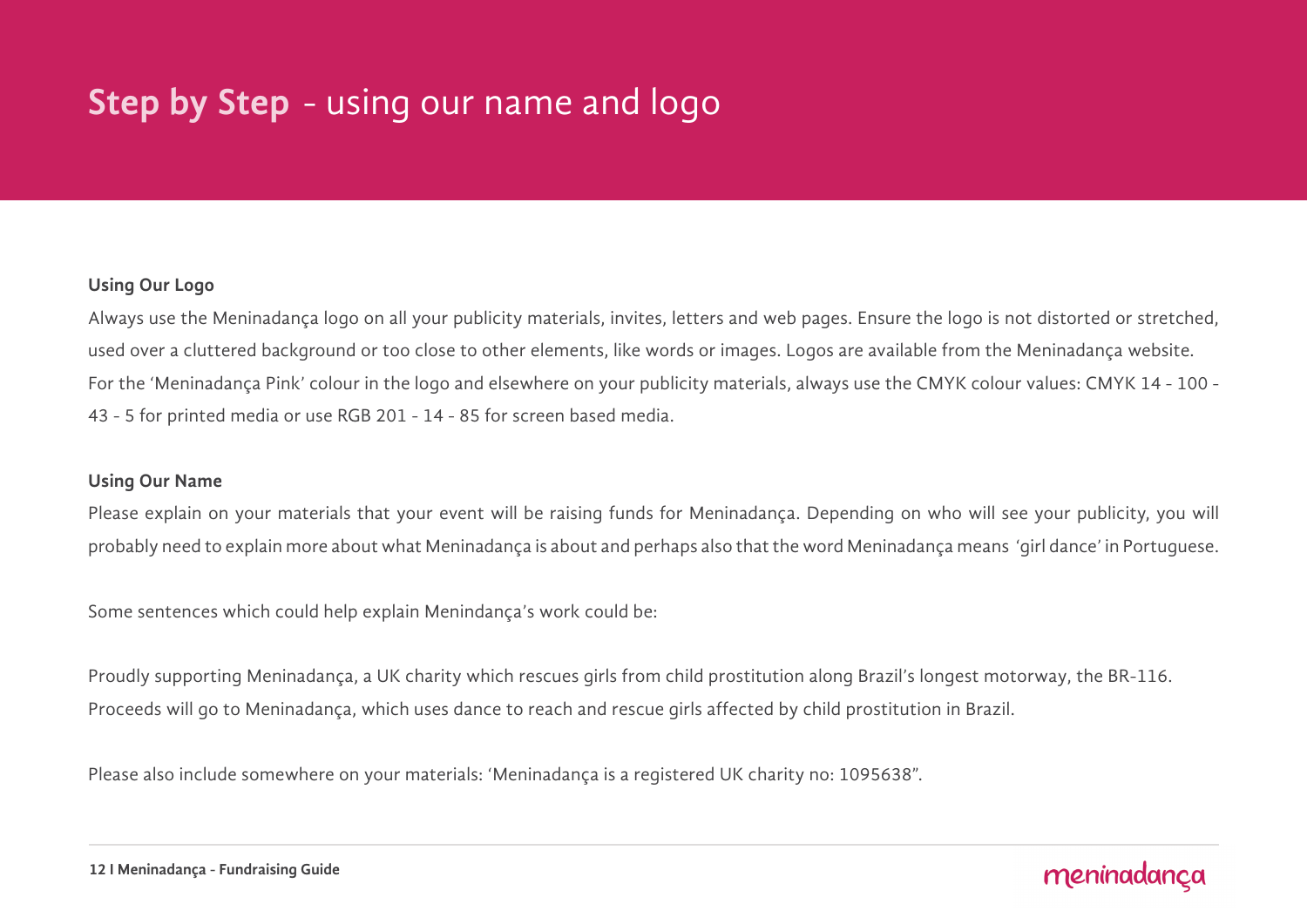# **Step by Step** - collecting money

### **It's important to recognise the way best suited to collecting funds from your event**

### **Online**

The easiest way to collect money is by creating a page on justgiving.com, our preferred fundraising platform. The website allows you to collect donations for sponsored events or ask people to contribute to a target amount. If you are organising an attendance event you could sell tickets online at www.eventbrite.co.uk.

### **Sponsorship forms**

Meninadança sponsorship forms are available from our website. Make sure you ask people to pay up front, and that UK taxpayers tick the 'Gift Aid' column on the form and fill in their complete address including postcode. Also ensure you send us your sponsorship forms after your event so we can claim back Gift Aid.

#### **Advance sales**

If you're selling tickets to your event in advance (helpful if you want to know how many people are likely to come), ensure people make cheques payable to 'Meninadança', and that all cash payments are logged and kept secure, and a receipt issued.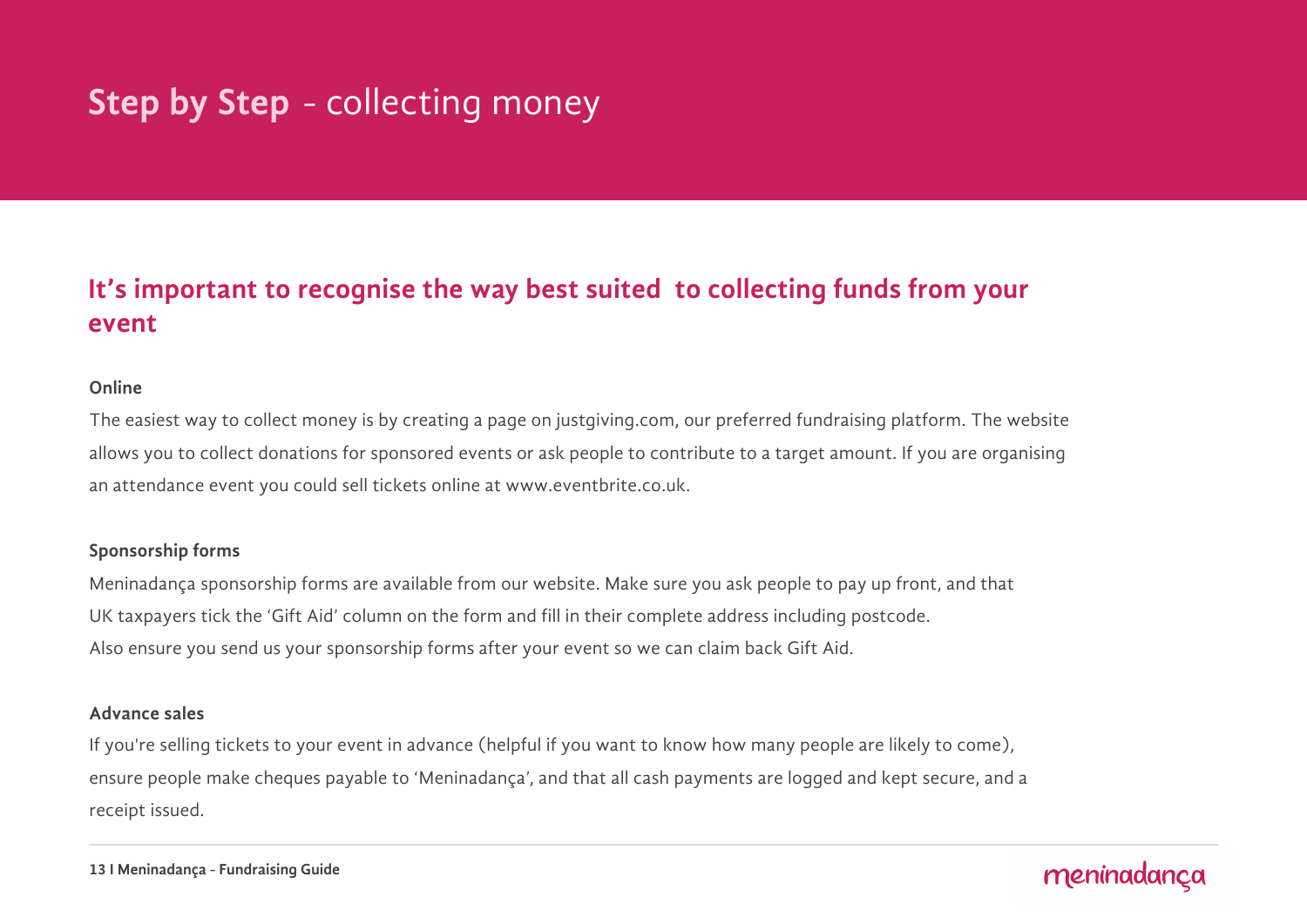# **Step by Step** - collecting money

### **Sales, Raffles and Auctions**

Another way of raising money during your event is putting on a raffle or auction, or selling products such as food, handmade gifts or Meninadança T-shirts, bracelets and other products.

If you want to sell Meninadança branded products at your event please get in touch as we can provide them to you at cost price.

### **Collection Boxes**

You might want to have boxes or bins at your event where people can donate cash or cheques.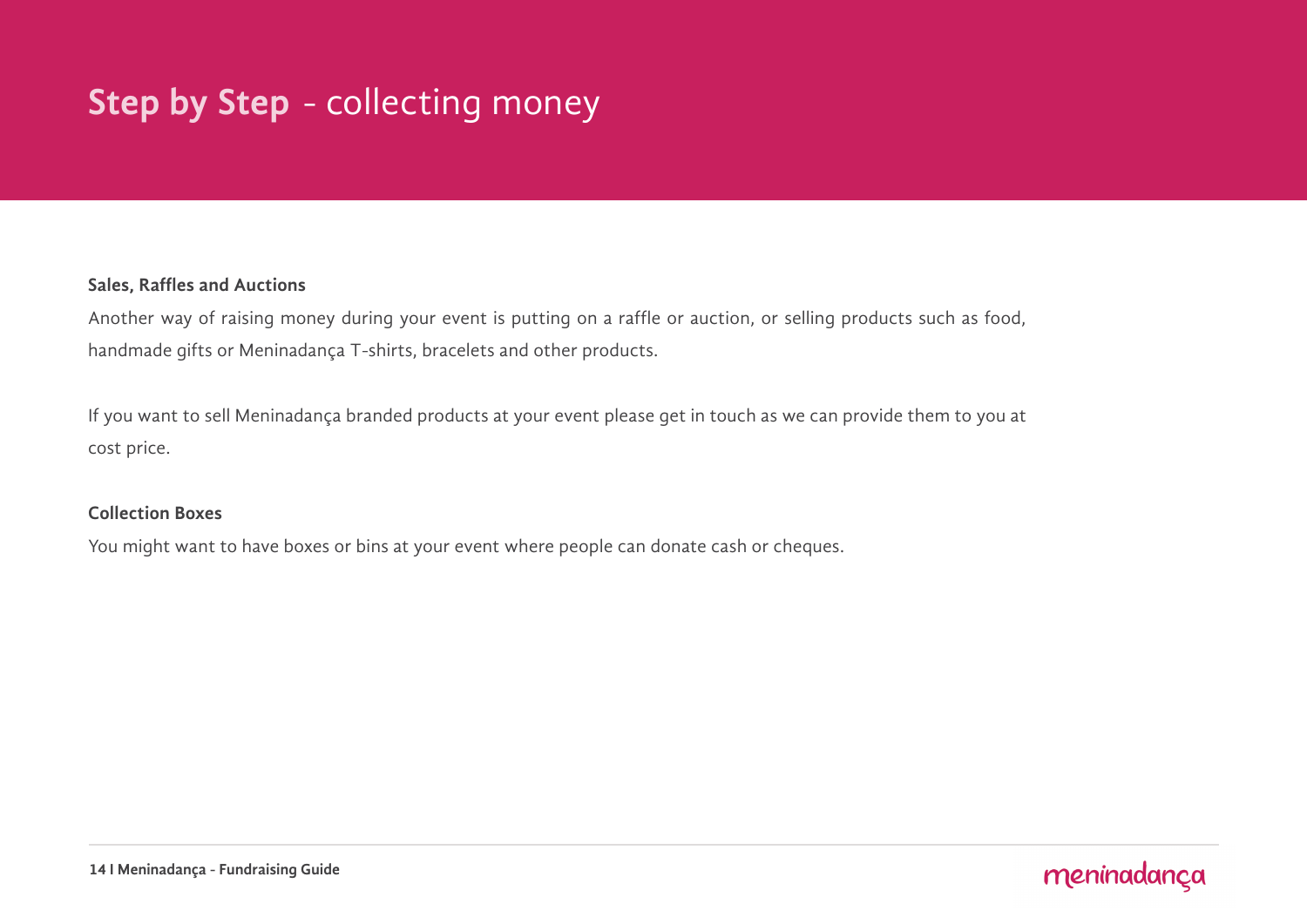## **Step by Step** - banking money

Always have two people present when counting monies collected and send your money to us within 28 days of collecting it. Please don't send cash through the post - if necessary pay it into your bank account and transfer it or send us a cheque using one of the following methods:

### **Online**

You can pay online using a debit or credit card at www.meninadanca.org/donate. Don't forget to email us to inform us when and how much you paid in.

### **By Post**

You can send cheques to us at: Meninadança, 17 Livings Way, Stansted, CM24 8SN

#### **Bank**

You can make a bank transfer to our bank Charities Aid Foundation (CAF) bank account:

Account name: Meninadança Branch: 40-52-40 Account No: 00023753

### **Gift Aid**

Please remember to ask UK taxpayers to complete a Gift Aid form with any donation they make - this means their donation is worth almost 30 per cent more. Note that Gift Aid can't be claimed on payments for which the donor receives something in return such as goods from a stall, raffle tickets or entrance tickets for an event.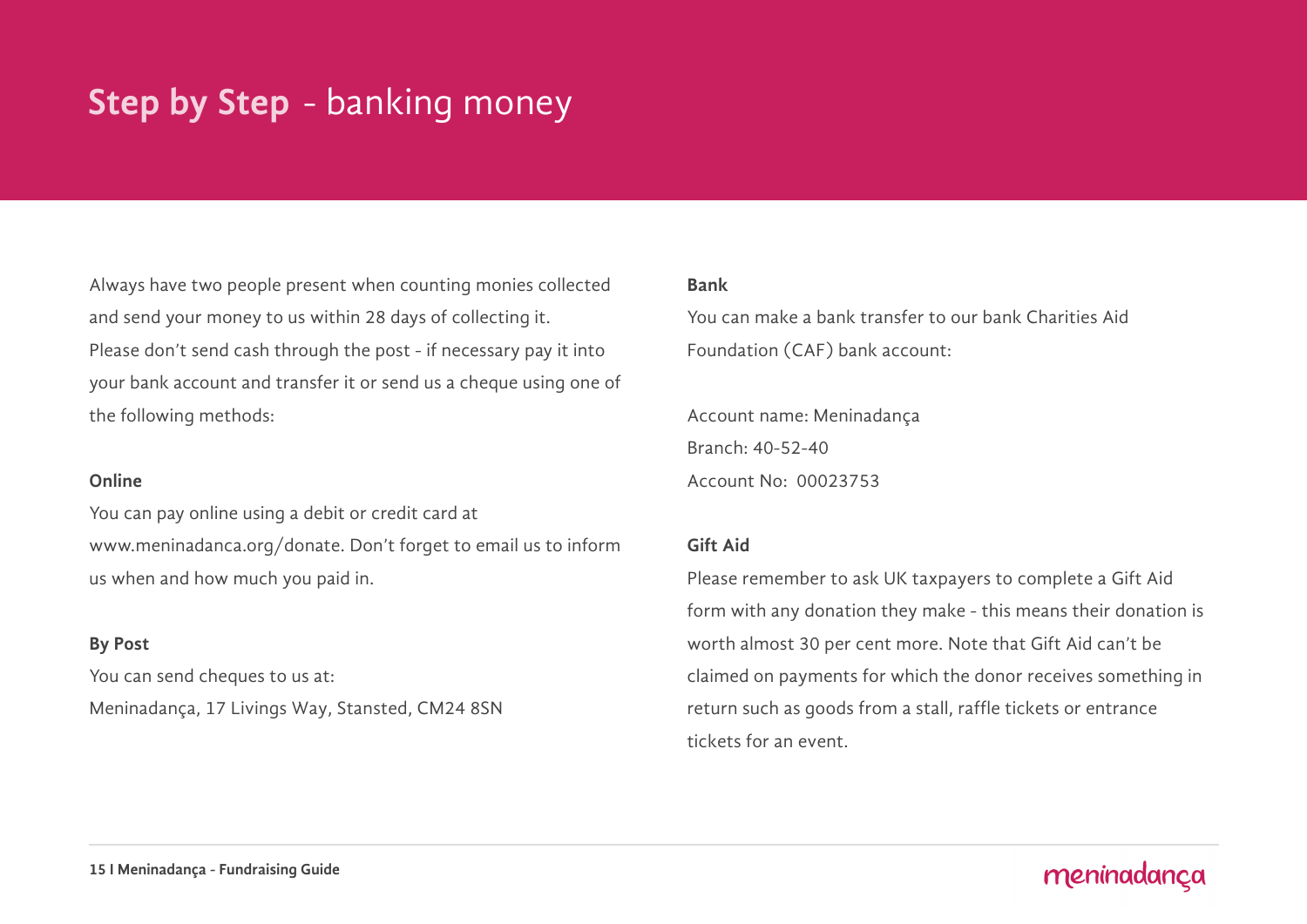## **After Event Checklist**

Send us your money, gift aid forms and sponsorship forms.

Email us photos and details of your event so we can tell others about your efforts.

Take down any posters advertising the event, you could replace them with news of how it went.

Thank all those who took part or donated and let them know how you got on.

Let us know if you'd like us to send a certificate or thank you letter to anyone who participated or donated.



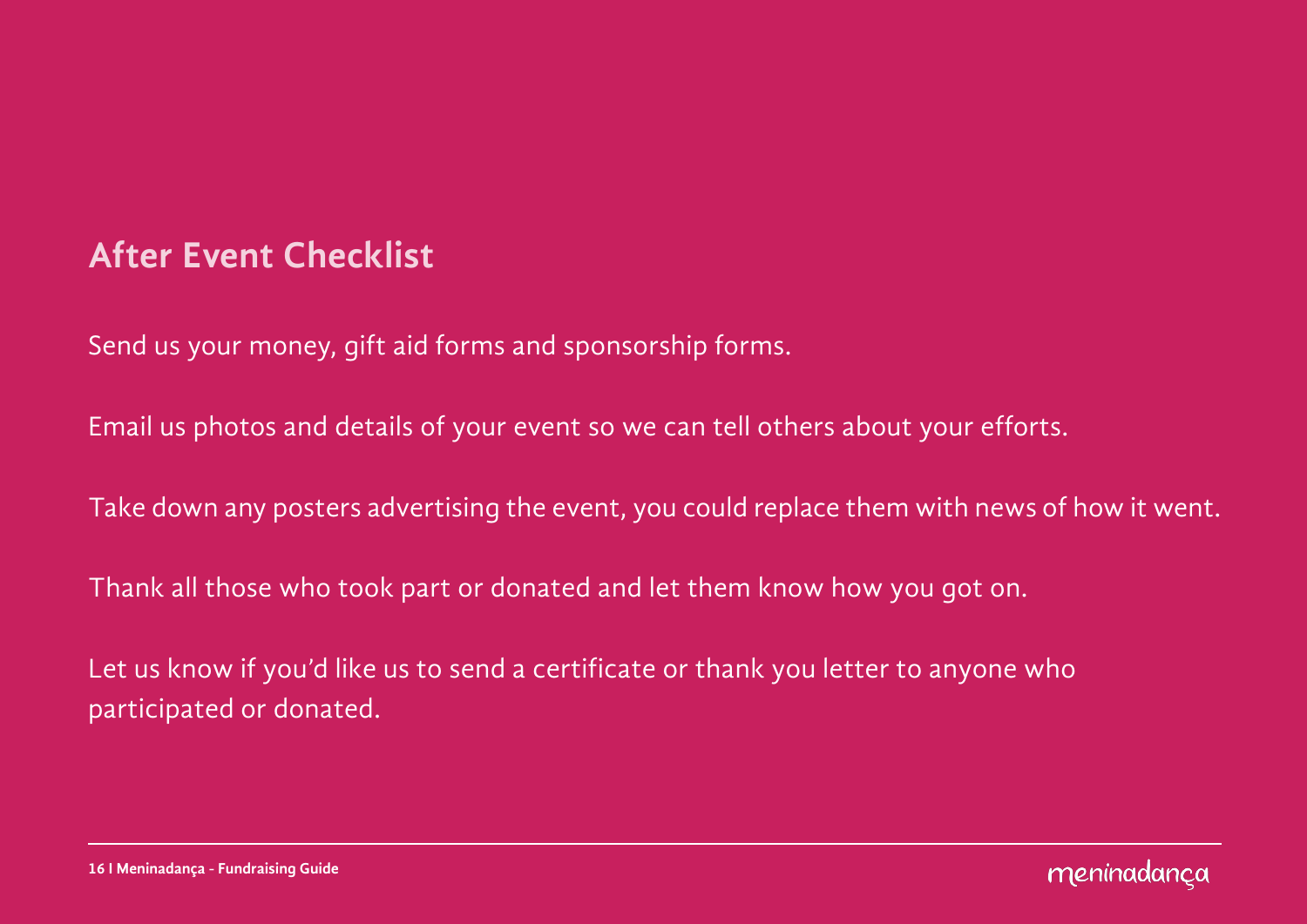# **Resources** more information on Meninadança and fundraising

### **Meninadança Information and Resources**

For more information, photos and videos of our work you can visit

**Website - [www.meninadanca.org](http://meninadanca.org%20) [Facebook - www.facebook.com/meninadanca](http://facebook.com/meninadanca) [YouTube - www.youtube.com/meninadancauk](http://youtube.com/meninadancauk%20)**

We are here to help you organise your event! Please feel free to contact us at any point during your fundraising journey:

**office@meninadanca.org**

**Meninadança, 17 Livings Way, Stansted, CM24 8SN**

**General Fundraising Information and Resources** For more guidance and codes of practice visit **[www.institute-of-fundraising.org.uk/guidance](http://www.institute-of-fundraising.org.uk/guidance)** 

For how to guides on organising events, ways to raise money and forums to share experiences of fundraising **http://knowhownonprofit.org/funding/fundraising**

For fundraising ideas download the 'A-Z of Fundraising Ideas' at: **http://www.charitychallenge.com/fundraising.html**

### **Health and Safety Regulations**

**Food Hygiene Regulations - http://www.food.gov.uk Health and Safety http://www.hse.gov.uk/event-safety** Contact your local authority to find out which permission you might need to hold your event.